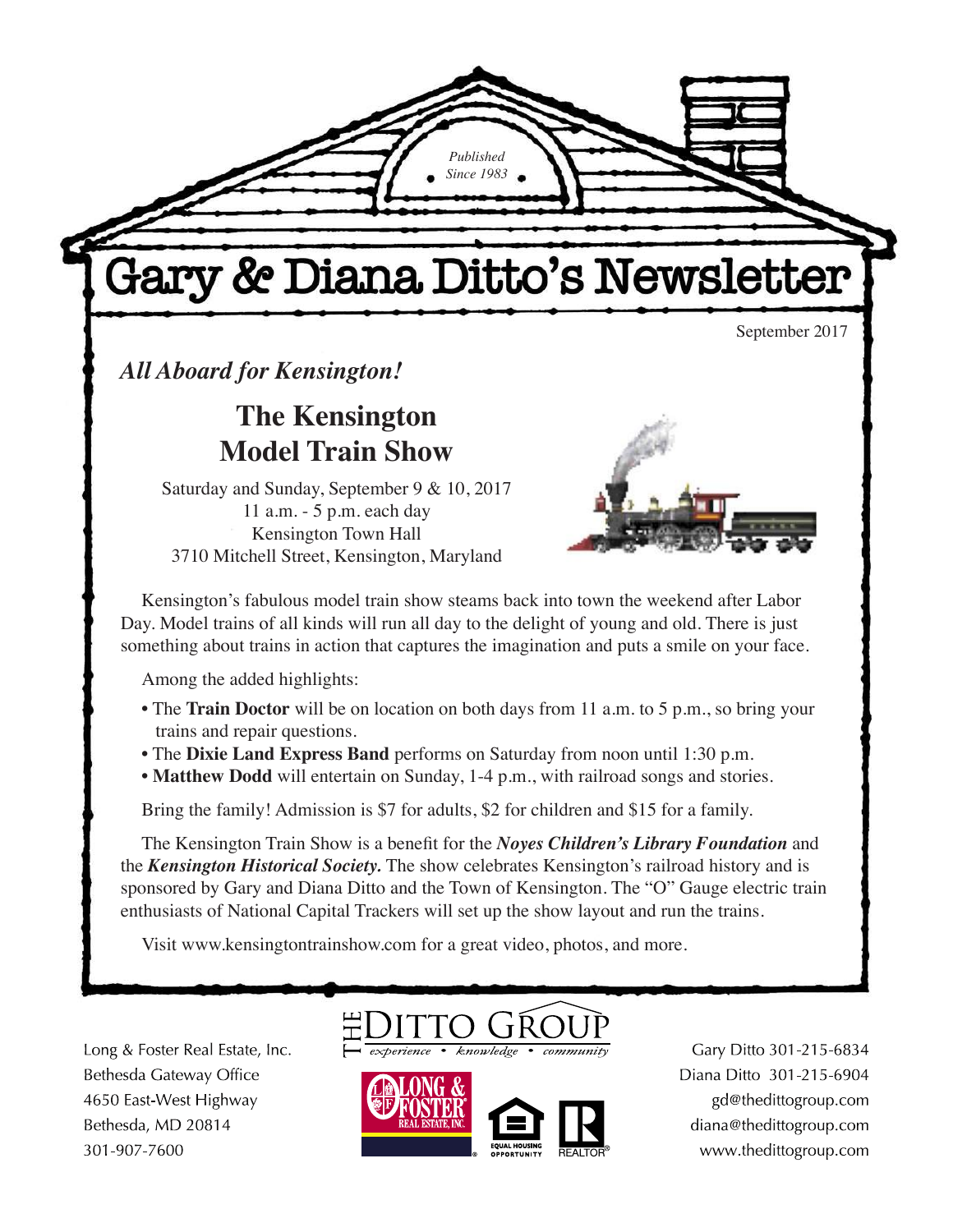# **New COMMUNITY SOLAR Program**



*Nonprofit North Chevy Chase/ Kensington Community Solar seeks up to 350 members for new co-op that will buy solar power without rooftop panels.*

A group of environmentally

concerned neighbors in North Chevy Chase and Kensington have formed a nonprofit organization to take advantage of Maryland's new "Community Solar" pilot program.

Many Maryland residents cannot generate their own solar electricity because their rooftops do not get enough sun, or they live in apartments or other locations where they do not control their roofs, or historical and other factors make solar panels impractical.

Maryland's new program aims to expand access to local renewable energy. The pilot program relies on multi-user solar panel "arrays" placed locally, but not necessarily in the community itself, or even in the same county.

Al Bartlett of the new nonprofit volunteer Chevy Chase Kensington Community Solar (CCKCS) group explains, "The panels only need to be somewhere in Pepco's territory—not in our backyards. But they are close enough that the solar power does not have to travel long distances, which is much more efficient and better for the environment than buying power generated by the wind farms of Pennsylvania or Indiana. It's a win-win."

Through the Community Solar program, a resident's share of the solar power generated is delivered by Pepco, but billed separately. Regardless, Pepco still delivers whatever power residents need from the grid.

*Mark the date!*

# **The Annual Kensington 8K**

Saturday, September 23, 2017

The annual Kensington 8K Race, the 2 Mile Challenge, and the 1K Fun Run benefit Kensington-Bethesda area schools.

The 2 Mile Challenge and 1K Fun Run are perfect for families and younger runners. The more challenging



8K Race starts at historic Warner Circle, continues through beautiful Kensington and Rock Creek Park to a downhill finish in Old Town Kensington.

For more information, to register, and to volunteer go to www.kensington8k.org.

 CCKCS is currently negotiating with Community Solar project development companies to get the best cost and conditions for participating households. "The goal is to find a supplier that will provide the electricity at or below Pepco rates," said Bridget Hill-Zayat, also with CCKCS. "Several planned projects are estimating a power cost below Pepco's current rates," she added. Once the best solar supplier is identified, residents will sign their own individual contracts with that organization.

As a pilot program, the number of Community Solar projects in Maryland is limited, and each project is limited to no more than 350 households. Clifford Scharman, another founding member, recommends that interested residents act promptly and join before the group is over-subscribed.

**To express your interest in joining the Chevy Chase Kensington Community Solar (CCKCS) group, fill out the form at http://bit.ly/2uylF6v as soon as possible.** No individual commitment is needed at this point.

CCKCS is separately seeking to identify residents who may be interested in installing solar panels on their roofs, to take advantage of expiring tax credits. Through group purchasing power, CCKCS aims to reduce installation costs and maximize the resale value of solar renewable energy credits for local residents. **Please email chevychasesolar@gmail.com to express interest in obtaining group bids.** 

For more information about the new Community Solar program in Maryland go to www.mdsun.org.

# **Annual Art and Craft Fair**

The Woman's Club of Chevy Chase Saturday, October 14, 10 a.m. to 5 p.m. 7931 Connecticut Avenue, Chevy Chase

Over 40 local artisans will show and sell unique handmade items. Come to be inspired and make a start on your holiday shopping! Think handmade jewelry and accessories, painted glassware, fused glass creations, pottery, wool purses, baby and toddler clothes, quilts, handmade sweaters, oil and watercolor paintings, notecards, painted furniture, and more.

A light breakfast and lunch will be served! Admission and parking are free.

Proceeds of the fair will benefit local charities as well as building preservation. More information at www.wcccmaryland.org or 301-652-8480.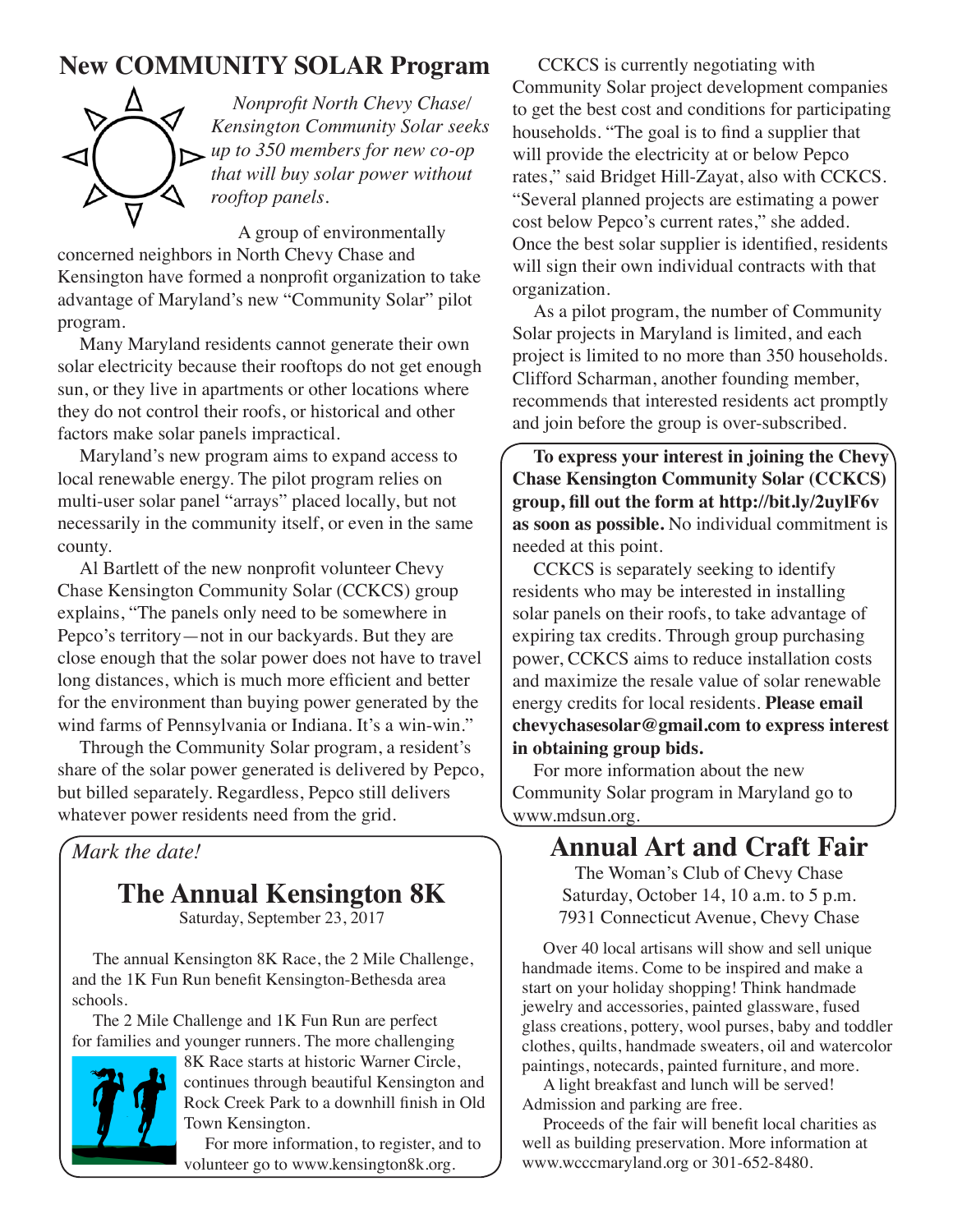### **Kensington, Maryland's Gasoline Alley**

Tuesday, October 3rd, 7 p.m. Kensington Town Hall

At the October 3rd meeting of the Kensington Historical Society, local author Cynthia Monroe will talk about the fascinating history of Kensington's Gasoline Alley — the people, the auto shops, and the hot rod races.

Monroe was researching a crime novel when members of the KHS Archives Committee stumbled onto something that piqued her interest: Gasoline Alley. Monroe's new book titled *Kensington Maryland's Gasoline Alley* is based on in-depth research and many interviews with car aficionados. It is illustrated with hundreds of photographs from private collections.

The program on October 3rd is free. All are welcome! Come for coffee, cookies, and conversation at 7 p.m., followed by the program at 7:30 p.m. Read more at www.kensingtonhistory.org.



**Sunday, October 15, 2017, 11 a.m. to 4 p.m.**

The 3rd Annual Kensington Fall Festival brings over 80 vendors of local, handmade arts and crafts and vintage goods to Old Town Kensington.

The Great Zucchini, a moon bounce, and more will entertain the kids. There will be food trucks and great live music, including the Captivators, the Rhodes Tavern Troubadours, and the Jelly Roll Mortals.

Check www.kensingtonfallfestivalmd.com and its Facebook page for updates.

 E-Mail Updates from The Ditto Group— Sign up for either or both of these updates: • Our Monthly Sold Reports, sent via e-mail • Our weekly "Open House" e-mail You choose what to sign up for and you can always

unsubscribe. Sign up on our home page: www.thedittogroup.com.

For dates and news of more events, be sure to visit the Community Activities Calendar on the web site:

### www.thedittogroup.com

Gary and Diana Ditto's Newsletter welcomes ideas and news items from community members. The editor is Antoinette Kranenburg of Kensington, assisted by Cherry Wunderlich.

#### **Coming up in Kensington:**

September 9 & 10 – Kensington Model Train Show September 16 – Ken-Gar 125th Anniversary Celebration September 23 – Kensington 8K Race October 3 – Kensington Maryland's Gasoline Alley book talk October 14 – WCCC Art and Craft Fair October 15 – Kensington Fall Festival

# **Ken-Gar**

### **125th Anniversary Celebration Saturday, September 16, 2017 12 noon - 6 p.m. Leonard D. Jackson Community Center 4111 Plyers Mill Road, Kensington**

Ken-Gar celebrates its 125th anniversary by honoring past and present residents through a fun day of entertainment, food, video memoirs, and family photo displays. Among the late residents and pillars of the community who will be remembered and honored are:

Leonard D. Jackson, who worked to revitalize the community during the 1970s

Mr. Hopkins, who worked at Georgetown Prep and was active with Ken-Gar youth in the 60s and 70s

• Jean Kaine Smith, activist for Ken-Gar and the county with the Housing Opportunity Commission and the Coalition for the Homeless

• Art Williams, who created Ken-Gar's home-study program and brought Mobile Med to Ken-Gar

Guest speakers include Maryland State delegate Al Carr; Dr. Cohen, founder of Mobile Medical Care, Inc.; Kensington Mayor Furman; and the Reverend Benjamin Kelly, whose grandmother was a founder of the First Baptist Church of Ken-Gar. The church has served the community for over 100 years, as has Lee Memorial A.M.E. Church.

The music line-up includes a professional DJ and *Untold Secrets* with urban hip-hop and go-go music (bandleader

Kevin Johnson's grandmother still lives in Ken-Gar), face-painting, a moon bounce, and more for the kids. The Montgomery County Department of Recreation is providing hot dogs, chips, snow cones, and popcorn. Family photo collages are to be submitted and vendor tables reserved by September 7th.



Contact Kandie Simpson-Henderson at 240-286-5704 to volunteer or for more information.

## **Wellness Wednesdays**

Every 2nd & 4th Wednesday at 11:15 a.m. Kensington Park Senior Living 3620 Littledale Road, Kensington

The presentations are free and all are welcome to attend. Sept. 27 — Financial Planning for Social Justice, *Len Cohen, CFP* Oct. 11— Alexander Technique Intro, *Antoinette Kranenburg, A.T.I.* To reserve a seat or for more details call 301-946-7700 or email

hflattery@kensingtonretirment.com.